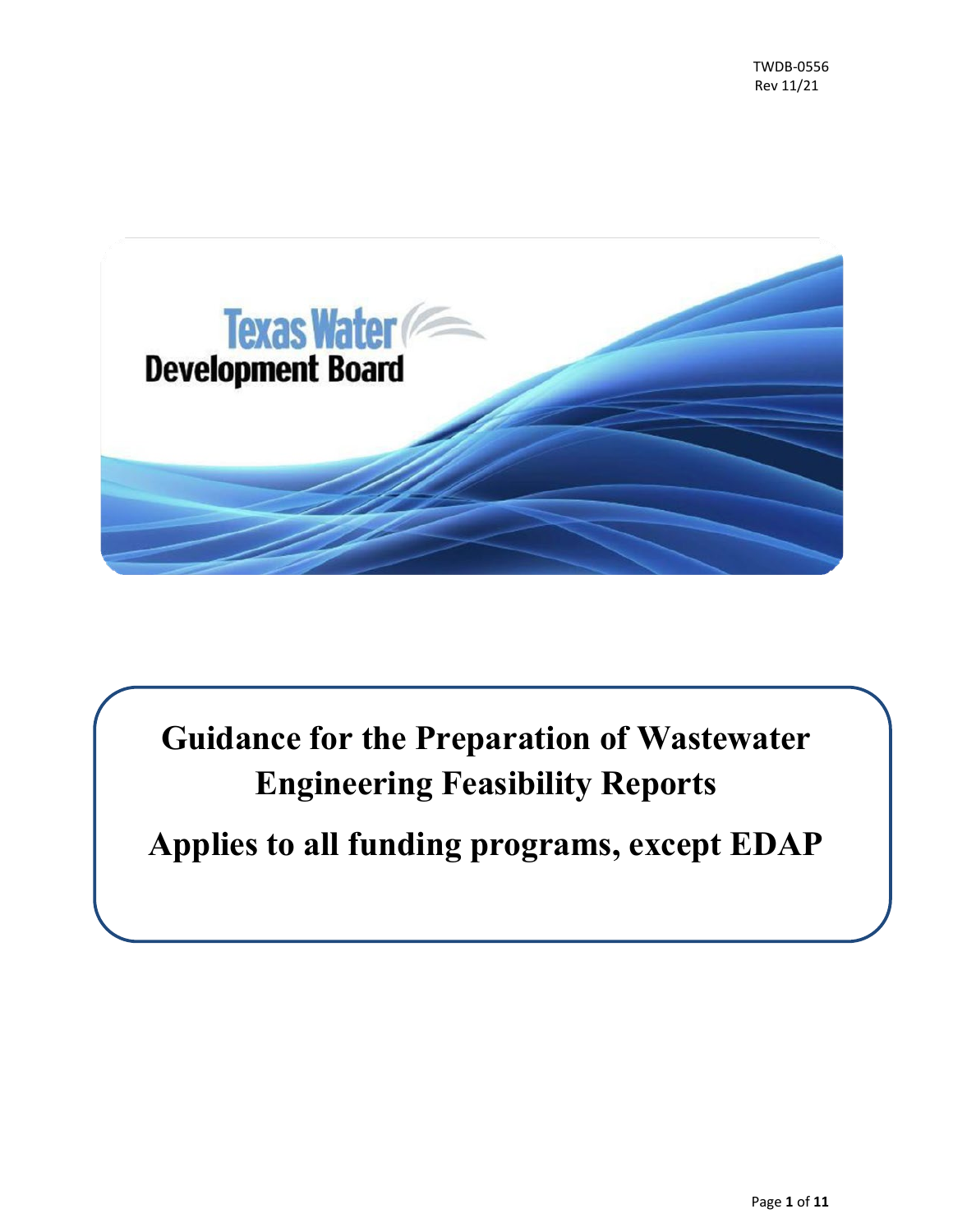### **Table of Contents**

| 1. |  |
|----|--|
| 2. |  |
| 3. |  |
| 4. |  |
| 5. |  |
| 6. |  |
|    |  |
|    |  |
|    |  |
|    |  |
|    |  |
|    |  |
|    |  |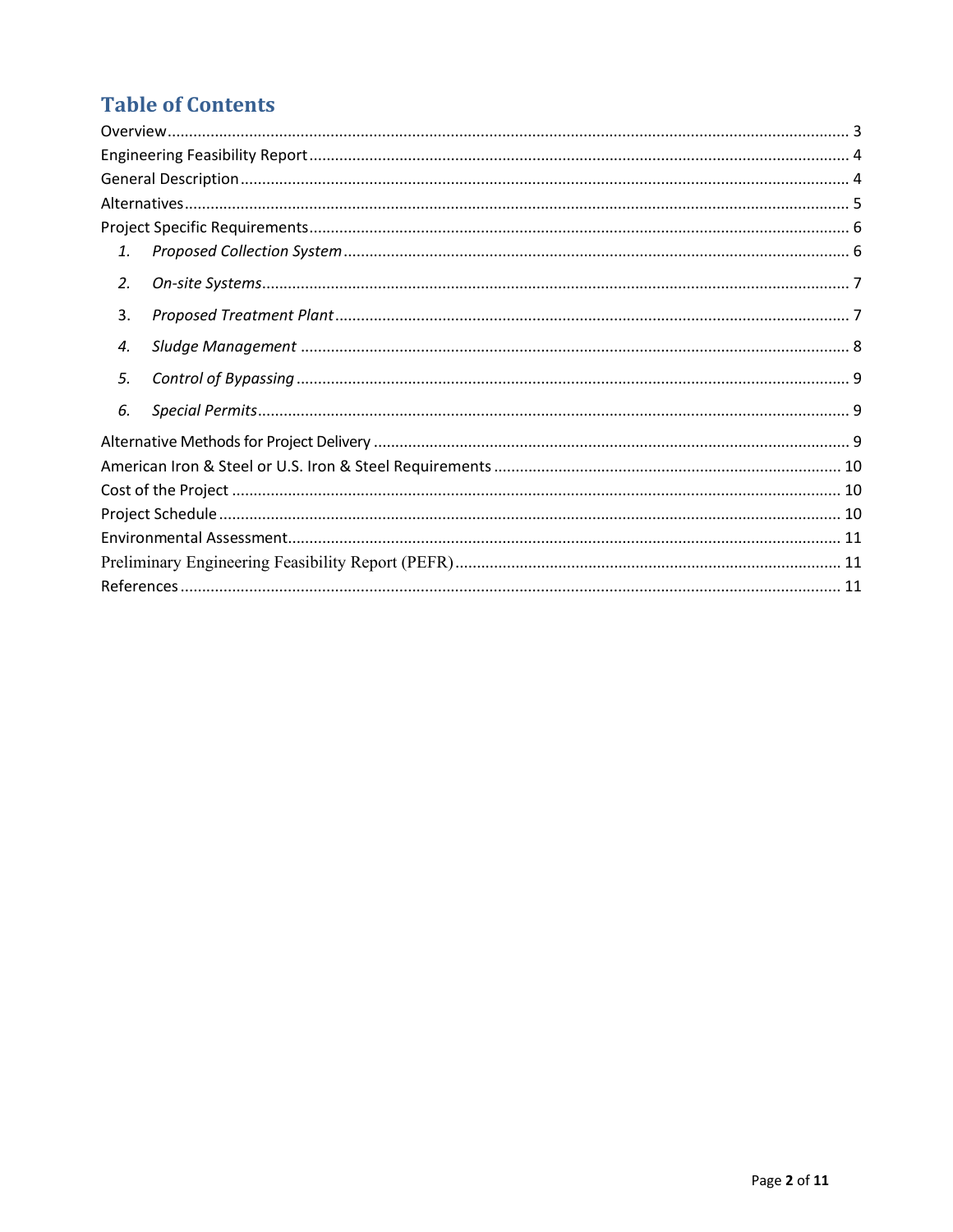# **Guidance for the Preparation of Wastewater Project Engineering Feasibility Reports**

### <span id="page-2-0"></span>**Overview**

This document provides guidance to applicants about Texas Water Development Board (TWDB) requirements for submission of Engineering Feasibility Report (EFR) for wastewater related projects financed through TWDB funding programs, except for the Economically Distressed Areas Program (EDAP). EDAP applicants must follow directives from the EDAP Facility Engineering Plan/Scope of Services (WRD-023A).

Applicants seeking financial assistance under the Pre-design Funding option are required to submit a Preliminary Engineering Feasibility Report (PEFR) as required in question 47a of the application form. During the planning phase of the project these applicants must provide the material in this document or a report that contains similar details. Note: applicants that have already completed detailed planning can submit a complete Engineering Feasibility Report with the application in lieu of PEFR.

Note: The applicant may create one Engineering report combining the aspects of the Engineering Feasibility Report (EFR) with the requirements for a Final Engineering Report (FER) as required in *30 TAC 217.10*. For new facilities such as a new Wastewater Treatment Plant (WWTP) or expansion of a WWTP, a complete FER will be required with submittal of the plans and specifications (P&S). In some instances, such as facilities rehabilitation, a more brief discussion of the needs, alternatives considered, and proposed project will be adequate. Keep in mind that creating a combination report EFR/FER may not be practical as design funds cannot be released until the planning documents are approved.

This guidance is consistent with the following Texas Administrative Code (TAC) and Texas Commission on Environmental Quality (TCEQ) rules pertaining to wastewater collection, treatment, and disposal:

30 TAC Chapter 210 – Use of Reclaimed water

- 1. 30 TAC Chapter 213 Edwards Aquifer
- 2. 30 TAC Chapter 217 Design Criteria for Domestic Wastewater Systems
- 3. 30 TAC Chapter 285 On-Site Sewage Facilities
- 4. 30 TAC Chapter 308 Criteria and Standards for the National Pollutant Discharge Elimination System
- 5. 30 TAC Chapter 309 Domestic Wastewater Effluent Limitation and Plant Siting
- 6. 30 TAC Chapter 312 Sludge Use, Disposal and Transportation
- 7. 30 TAC Chapter 332 Composting
- 8. 31 TAC Chapter 375 TWDB Clean Water State Revolving Fund Rules o Chapter 375.81 – Engineering Feasibility Report
- 9. 31 TAC Chapter 363 TWDB's Financial Assistance Programs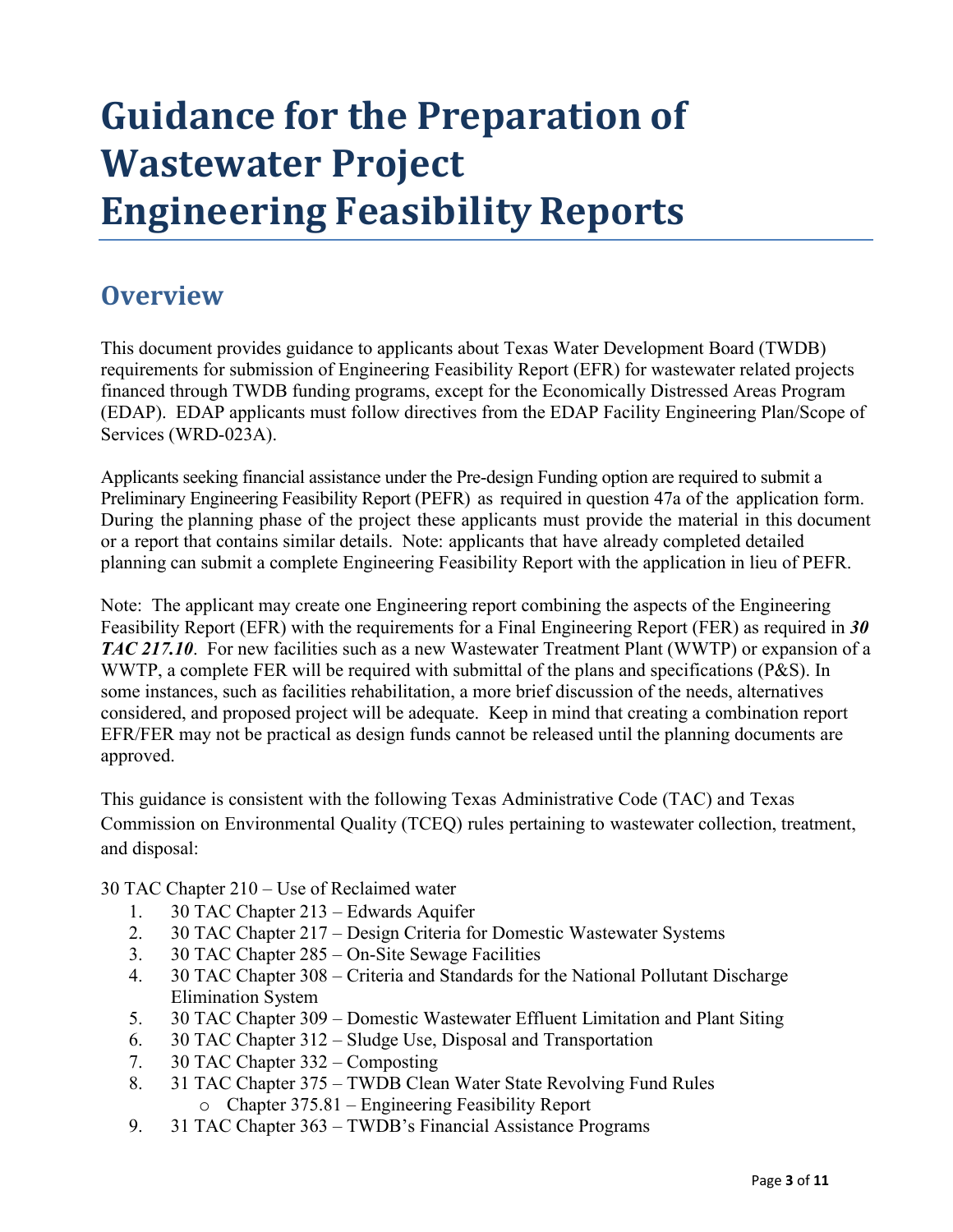- o Chapter 363.13 Preliminary Engineering Feasibility Report
- o Chapter 363.16 Pre-design Funding Option
- 10. 31 TAC 365 TWDB's Rural Water Assistance Fund
	- o Chapter 365.23 Pre-design Funding Option

TAC rules can be accessed online at: [https://texreg.sos.state.tx.us/public/readtac\\$ext.viewtac](https://texreg.sos.state.tx.us/public/readtac$ext.viewtac)

This guidance is intended to assist applicants in addressing all relevant project issues during the planning of the project. TWDB approval does not negate the need for permits required by the TCEQ or any other agencies.

# <span id="page-3-0"></span>**Engineering Feasibility Report**

The Engineering Feasibility Report (EFR) should form the conceptual basis for the wastewater collection, treatment, and/or disposal system proposed. Smaller systems proposing substantial improvements to a system should address all of the outlined issues as applicable. Larger systems addressing a particular portion of the system should include enough information to provide sufficient description of the need and proposed solution within the context of the larger system.

Please submit an electronic copy of the EFR. The EFR shall be in a high quality, fully searchable PDF format and be sealed, signed, and dated by the engineer responsible for the report. The consulting engineer's firm's Registration Number must also be included. The remainder of this document identifies minimum information which should be included in the EFR.

# <span id="page-3-1"></span>**General Description**

- 1. List the project's sponsoring political subdivision, address, telephone number and legal owner.
- 2. List the consulting engineer's name, address, and telephone number.
- 3. Identify the program(s) from which financial assistance is sought.
- 4. Identify entities to be served and current and future population
- 5. Provide a general description of the existing system.
- 6. Provide a complete statement explaining the wastewater problems and needs within the planning area, including the following:
	- a. The domestic population of the area to be served (present through 20-year projection) and the design population of the project.
	- b. Projections should agree with TWDB water plan projections. Where local data is different, provide an explanation of procedures, methodologies, and underlying assumptions employed in the formulation of those estimates.
	- c. A discussion of any operational problems, at the wastewater treatment plant or within the collection system.
	- d. A discussion of any applicable Environmental Protection Agency or TCEQ enforcement actions.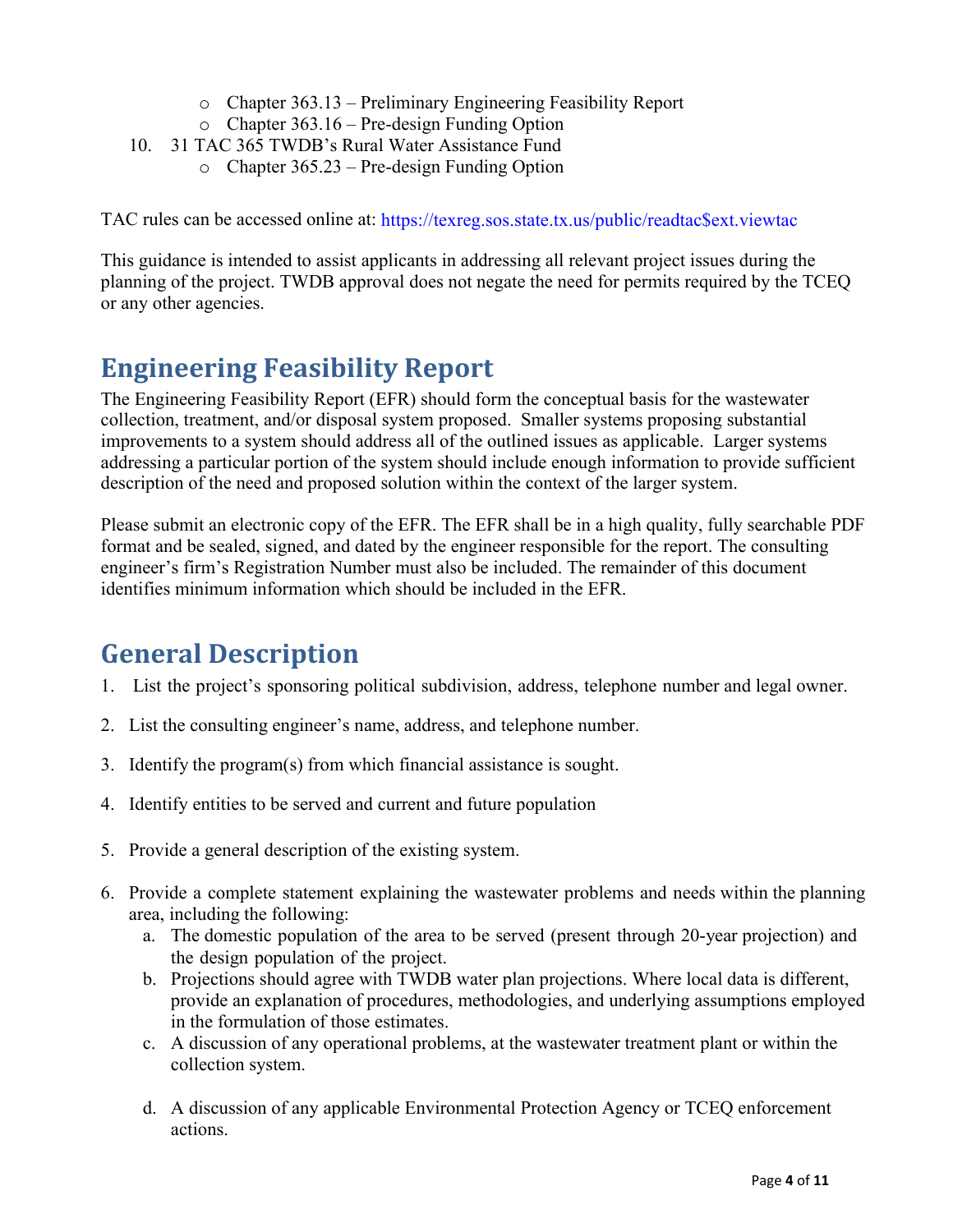- e. A discussion of other service areas or entities being joined into the project.
- f. Adequate maps to locate existing facilities and service areas.
- g. The plans should describe and justify the chosen planning horizon. Typically, communities plan for the 20-year needs (or match the term of the funding).
- 7. Provide a description of the proposed project including an explanation of any proposed phasing of construction. Also provide maps and drawings as necessary to locate and describe the project area to be served such as:
	- a. geographic limits
	- b. general location of proposed improvements
	- c. water and wastewater treatment plant sites
	- d. existing and proposed streets, parks, drainage ditches, creeks, streams, and water mains
	- e. drainage area should be clearly defined by contour map at intervals of not more than ten *(10)* feet
- 8. For Clean Water State Revolving Fund (CWSRF) projects: provide sufficient detail to document that the project will remedy the issues and problems that were evaluated for rating on the Intended Use Plan (IUP).
- 9. Provide information regarding the source, ownership, and adequacy of water supply for the planning period.

### <span id="page-4-0"></span>**Alternatives**

Provide a description of the proposed project alternatives considered, and reasons for the selection of the project proposed.

- 1. The selection of the type of project must be fully described and the reasons for the selection clearly outlined.
- 2. The selection process should include evaluation of appropriate technologies and full consideration of their costs for the specific project and the environmental compatibility of the project. See Environmental Data Form TWDB-0800 (for State Programs) and Federal Environmental Review Form TWDB-0801(for Federal Programs).
- 3. Alternatives to be considered could include those involving the reduction of infiltration and inflow (I /I), modifying existing operation and maintenance (O&M) practices, phasing of the project, on-site systems, cluster systems, or various collection system routing alternatives. If alternatives for reusing effluent have been evaluated in compliance with TCEQ rules, include a description of the alternatives considered.
- 4. Cost and Effectiveness Analysis:
	- a. Alternatives analysis should include information showing the project is cost effective. In addition, for projects that implement new systems or significantly alter current systems, a detailed cost-effectiveness analysis, including detailed O&M costs, may be requested.
	- b. The Present Worth Method is a viable alternative to provide a cost effectiveness analysis. The Present Worth is the sum which, if invested now at a given interest rate, would provide exactly the funds required to pay all present and future costs.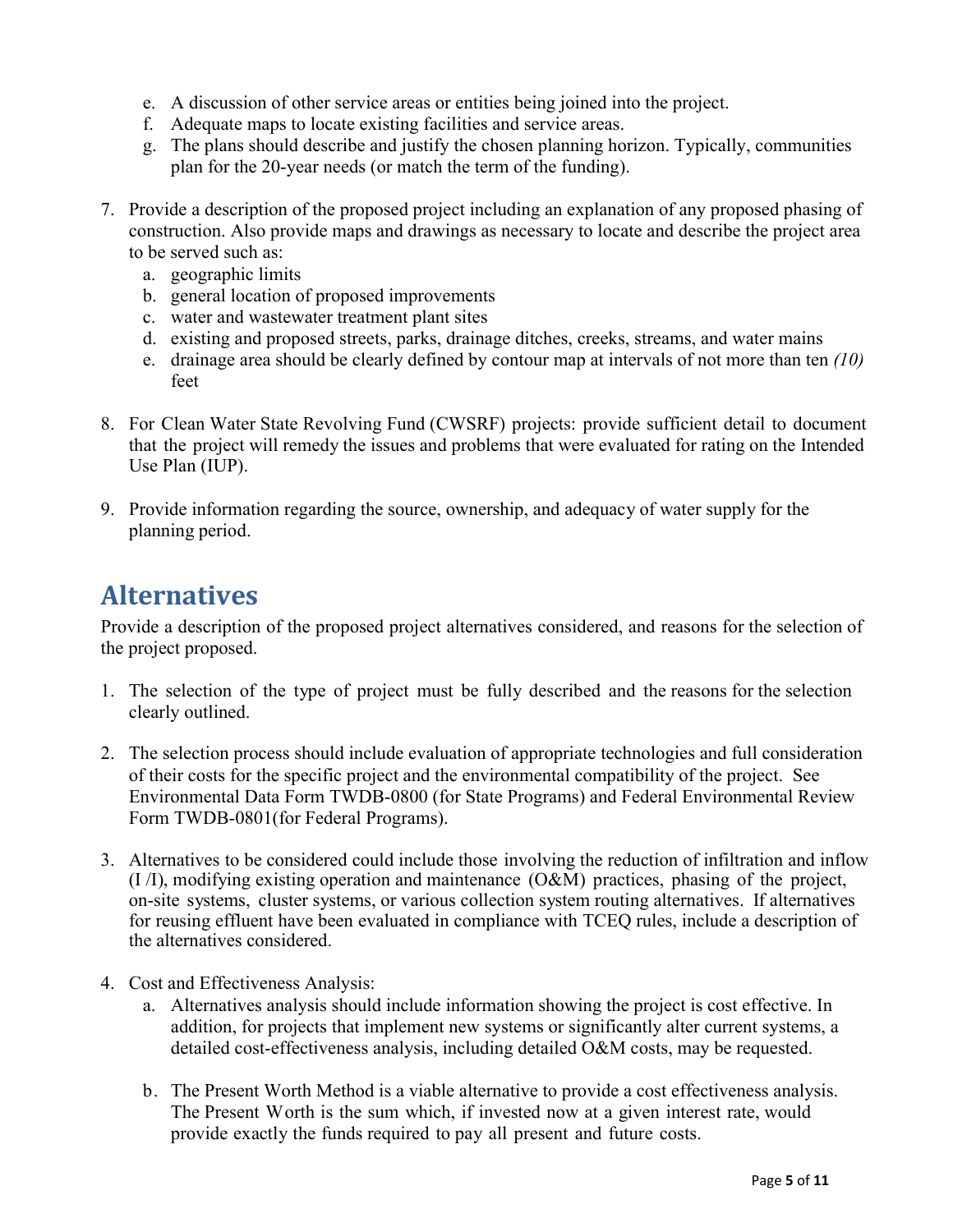Total project cost, used to compare alternatives, is the sum of the initial capital cost, plus the present worth of operation, maintenance, and repair (OM&R) costs, minus the present worth of the salvage value at the end of the 20-year planning period. For CWSRF projects, indicate the source of the discount rate to be utilized in the preparation of a Present Worth Analysis.

- c. For CWSRF Projects: If the application was submitted on or after October 1, 2015, and the applicant is a municipality<sup>[1](#page-5-2)</sup>, the Engineering Feasibility Report must include a certification that states that the recipient:
	- i. has studied and evaluated the cost and effectiveness of the processes, materials techniques, and technologies for carrying out the proposed project or activity for which financial assistance is being sought
	- ii. has selected, to the maximum extent practicable, a project or activity that maximizes the potential for efficient water use, reuse, recapture, and conservation, and energy conservation
	- iii. The cost effectiveness analysis should take into account:
		- the cost of constructing the project or activity,
		- the cost of operating and maintaining the project or activity over the life of the project or activity, and
		- the cost of replacing the project or activity.

NOTE: The certification must be provided prior to the approval of CWSRF assistance for final design or construction. If the applicant receives financial assistance for Planning, Acquisition, Design and Construction (PAD/C), the agreement will be conditioned to read that release of funds for design and construction will be contingent upon submittal of such certification (§375.3(d)).

# <span id="page-5-0"></span>**Project Specific Requirements**

#### <span id="page-5-1"></span>*1. Proposed Collection System*

The following information shall be provided in the engineering feasibility report if applicable to the project:

- a. present area served and future areas to be served
- b. general description of existing system
- c. terrain data in sufficient detail to establish general topographical features of present and future areas to be served
- d. lift stations existing and/or proposed
- e. effect of proposed system expansion on existing system capacity
- f. amount of infiltration/inflow existing and anticipated, and how it is to be addressed in the collection system design

<span id="page-5-2"></span><sup>&</sup>lt;sup>1</sup> Municipality includes a city, town, borough, county, parish, district, association, or other public body created by or pursuant to state law, or an Indian tribe or an authorized Indian tribal organization, or a designated and approved management agency under 33 U.S.C. §1288.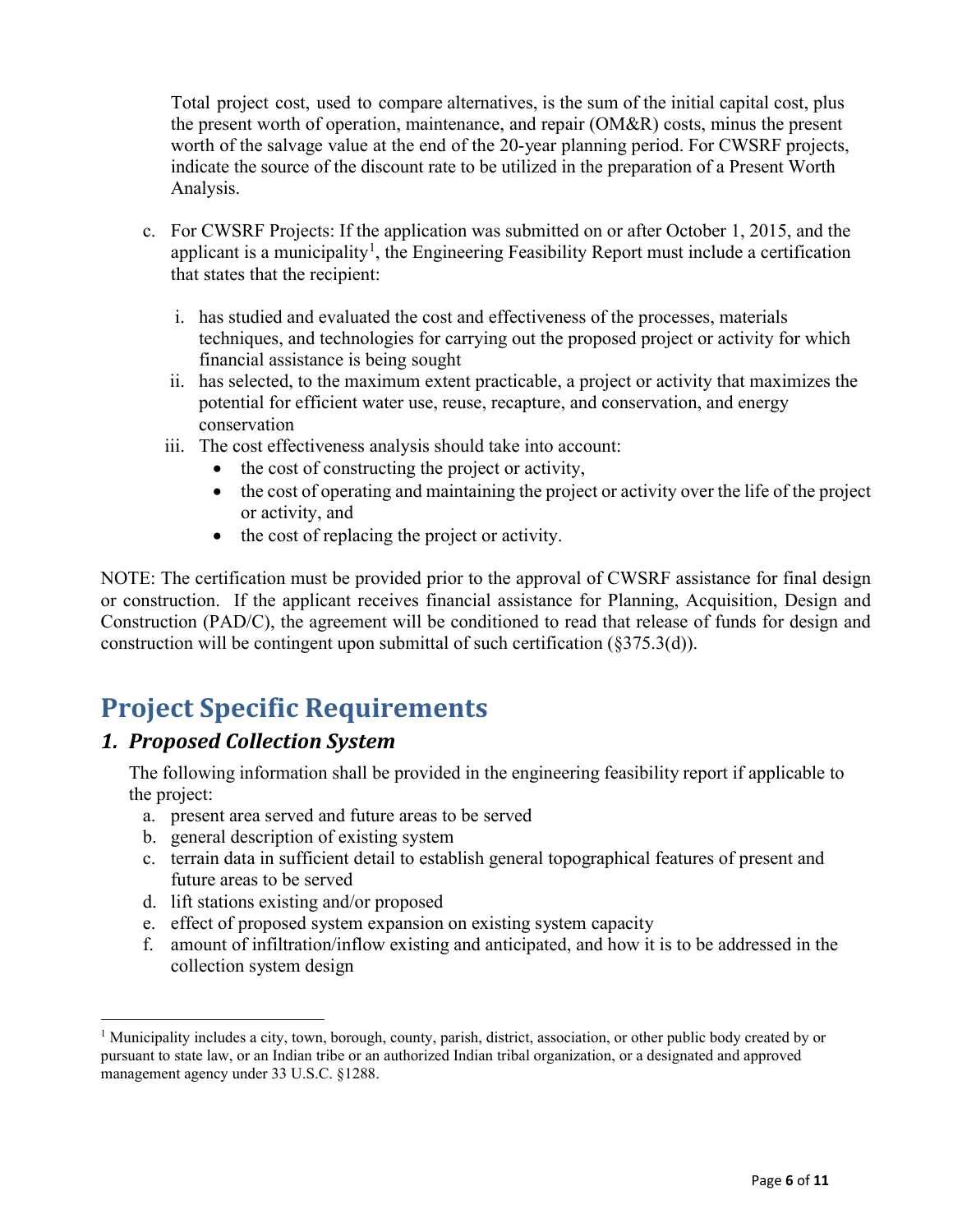#### <span id="page-6-0"></span>*2. On-site Systems*

For on-site systems, demonstrate compliance with *On-Site Sewage Facilities Standards 30 TAC*  285.

#### <span id="page-6-1"></span>**3.** *Proposed Treatment Plant*

The following information is required in the preliminary engineering report.

- a. Quantity and quality of existing sewage influent and changes in the characteristics anticipated in the future. If adequate records are not available, analyses shall be made for the existing conditions and such information included in the report.
- b. Provide the names of industries contributing any significant wastes, types of industry (standard industry codes), volume of wastes, characteristics and strength of wastes, population equivalent, and other pertinent information. It should be emphasized that if significant amounts of wastes other than normal domestic sewage are to be treated at the wastewater treatment plant, sufficient data on such wastes must be presented to allow an evaluation of the effect on the treatment process. This would include but not be limited to heavy metals and toxic materials such as polychlorinated biphenyls, organic chemicals, and pesticides.
- c. Design flow is defined as the average daily flow for a treatment facility permitted by the TCEQ. For a facility equal to or greater than 1.0 million gallons per day (MGD), the design flow is determined according to the data and method by TCEQ 217.32(1). For a facility less than 1.0 MGD, the design flow is the maximum 30-day average flow estimated by multiplying the average annual flow by a factor of at least 1.5.

Peak flow is defined as the highest two-hour flow expected under any operational conditions, including times of high rainfall based on a 2-year 24- hour storm or a prolonged period of wet weather. Peak flow is determined according to TCEQ 217.32(2). When site-specific data is unavailable, the instantaneous two-hour peak flow must be estimated by multiplying the permitted flow by a factor of 4.0. If a facility experiences unusual periodic flow variations, a higher multiplier may be used to calculate the peak flow. In a facility with flow equalization, the facility may be designed for a lower estimated peak flow, if the supporting data included in the report supports the estimate.

If the wet weather maximum 30-day average flow rate exceeds 125 gpcd, or bypasses and/or overflows occur, consideration should be given to examining the collection system for areas where infiltration/inflow can be controlled.

It is important to verify the accuracy of flow and rainfall records used to make flow determinations. If the flow measuring device appears to be inaccurate or contributing flows exceed the above referenced amount, further guidance from the TWDB staff should be requested before proceeding.

Therefore, when determining design and peak flow rates, consideration should be given to parameters such as:

- i. domestic base flow
- ii. industrial flow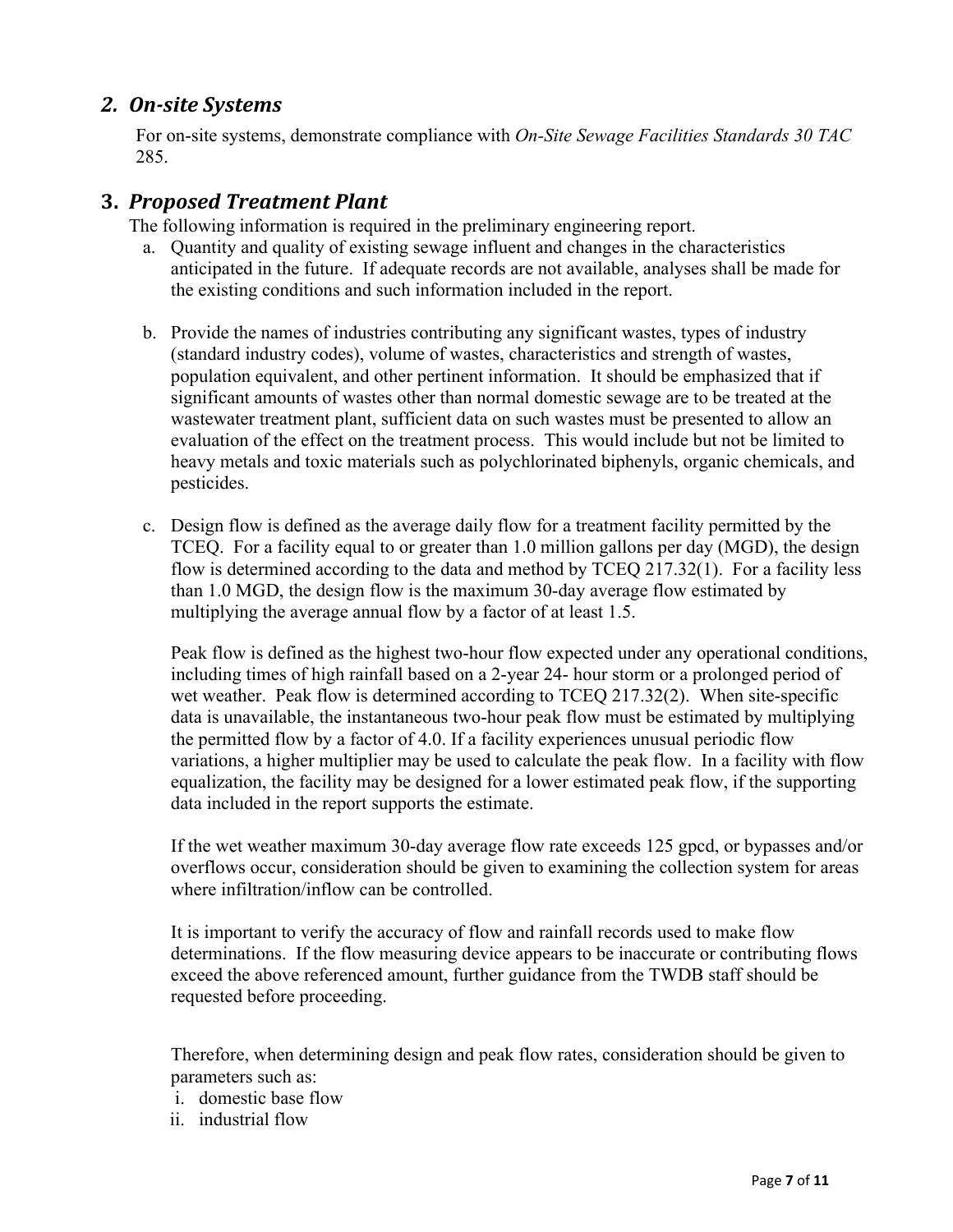- iii. infiltration based on flow data from a 7-14 day average dry weather high groundwater period
- iv. inflow based on flow data resulting from a 2-year 24-hour storm for the area
- v. infiltration and inflow reduction not exceeding 50 percent resulting from proposed line repairs
- vi. proposed flow reduction measures projected from the existing or proposed water conservation plan
- d. Type of treatment plant proposed, and effluent quality expected. The information should include basis of design, flow, organic loading, infiltration allowance, and treatment efficiencies.
	- i. describe the existing permit and parameters
	- ii. discuss the proposed permit status and parameters
- e. Type of units proposed and their capacities, considering the *Design Criteria for Domestic Wastewater Systems, 30 TAC 217*. The information should include detention times, surface loadings, weir loadings, flow diagram, and other pertinent information regarding the design of the plant, including sludge processing units required for the selected ultimate sludge disposal.
- f. Treatment plant site information and the siting analysis. The location of the plant, the area included in the plant site, dedicated buffer zone, and a description of the surrounding area including a map or a sketch of the area.

Reference should be made as to the plant's proximity to present and future housing developments, industrial sites, prevailing winds, highways and/or public thoroughfares, water plants, water supply wells, parks, schools, recreational areas, and shopping centers. If the effluent is to be discharged to the waters of the State, the immediate receiving stream, canal, major water course, etc., shall be designated.

The siting analysis shall include:

- i. flood hazard analysis; provide the one-hundred-year flood plain elevation. Proposed treatment units which are to be located within the one-hundred-year flood plain will require protective measures satisfactory to the TCEQ (such as levees or elevation of the treatment units). See also item 6 below.
- ii. buffer zone analysis; demonstrate that the location of each proposed treatment unit is consistent with the buffer zone criteria specified in 30 TAC 309

#### <span id="page-7-0"></span>*4. Sludge Management*

The preliminary engineering report shall include a discussion of the method of sludge disposal to be utilized. The report shall assess the following factors

- a. estimated quantity of sludge that must be handled which includes future sludge loads based on flow projections;
- b. quality and sludge treatment requirements for ultimate disposal;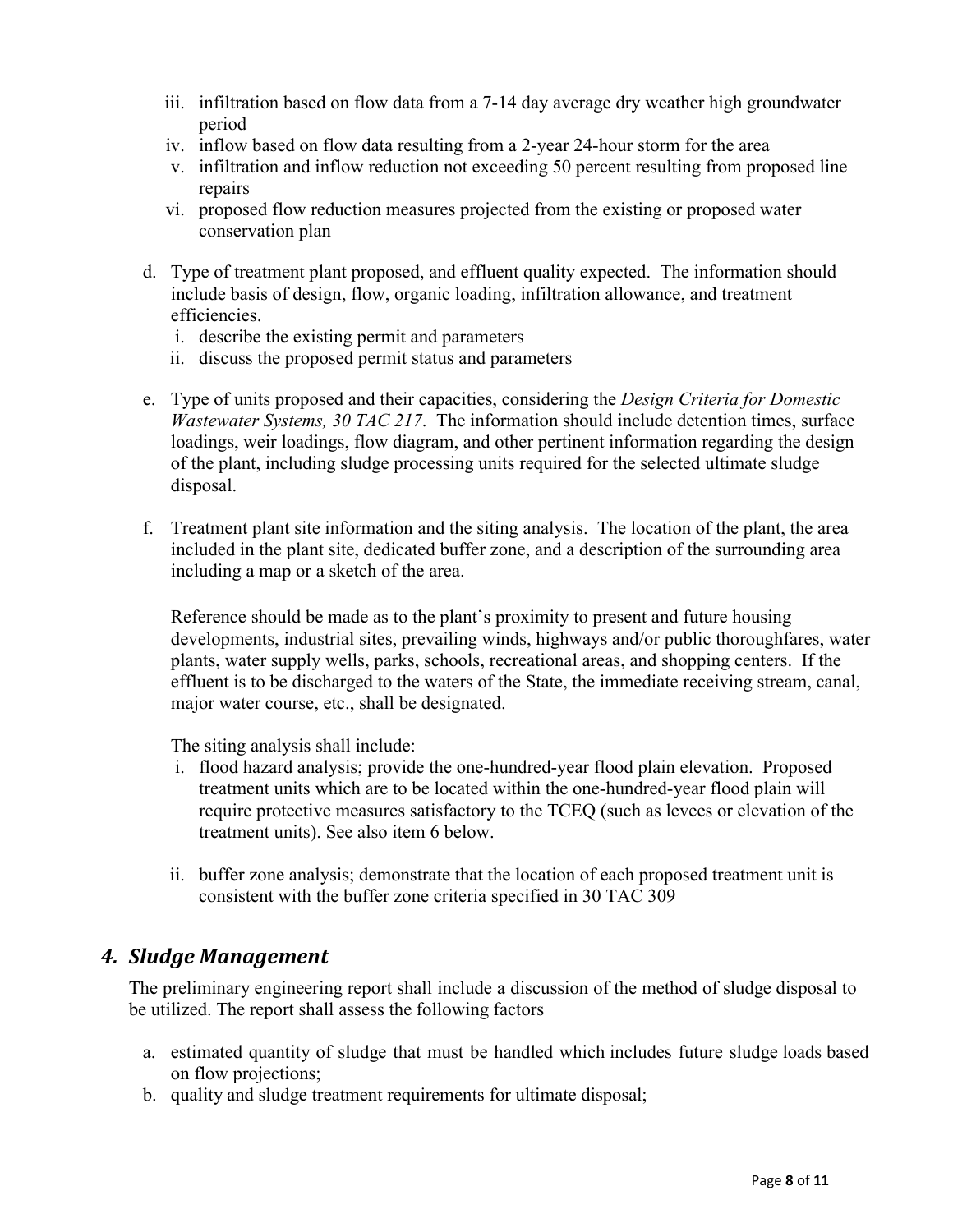- c. sludge storage requirements for each alternative considering normal operating requirements and contingencies;
- d. transportation of sludge;
- e. land use and land availability;
- f. reliability of the various alternatives, contingencies and mitigation plans to ensure reliable capacity and operational flexibility;
- g. other applicable information such as pathogen reduction level, proximity to airports, and groundwater contamination potential; conforming with *30 TAC 309, Domestic Wastewater Effluent Limitations and Plant Sitting; 30 TAC 312, Sludge Use, Disposal and Transportation; and 30 TAC 330, Municipal Solid Waste;*
- h. status of any permits or authorization required for ultimate disposal of sludge.

#### <span id="page-8-0"></span>*5. Control of Bypassing*

Units or equipment which are needed to provide standby capability, provide flexibility of operation, or prevent discharges of partially treated or untreated wastewater during construction are eligible for TWDB funding. Provide a description of such units or equipment and include the costs in the cost estimate.

#### <span id="page-8-1"></span>*6. Special Permits*

a. Special Flood Hazard Area

The Federal Emergency Management Agency (FEMA) establishes minimum floodplain management requirements for communities participating in the National Flood Insurance Program (NFIP). Communities are encouraged to enforce standards that are higher than the minimum standards by adopting more comprehensive floodplain management regulations. A community that exceeds the minimum requirements of the NFIP may be eligible to participate in FEMA's Community Rating System (CRS).

For projects that are to be located in or near a Special Flood Hazard Area, please confirm that the project design and construction will equal or exceed NFIP construction requirements. The engineer should discuss any proposed higher standards and document how the project meets the requirements.

b. Wastewater Discharge Permit The EFR should also discuss the need for, and status of any new or amended wastewater discharge permits by the Commission.

### <span id="page-8-2"></span>**Alternative Methods for Project Delivery**

An applicant considering the use of alternative delivery methods of construction, should discuss this with the team as early in the process as possible, preferably before an application for funding is submitted. Design build, construction manager at risk and other alternative methods of project delivery are eligible for available financial assistance, including combinations of planning, design, and construction funding, in accordance with programmatic requirements. However, during the planning process, if the community is interested in utilizing an alternative delivery method, the EFR should discuss the benefits of the alternative methods of delivery over the traditional design-bid-build method,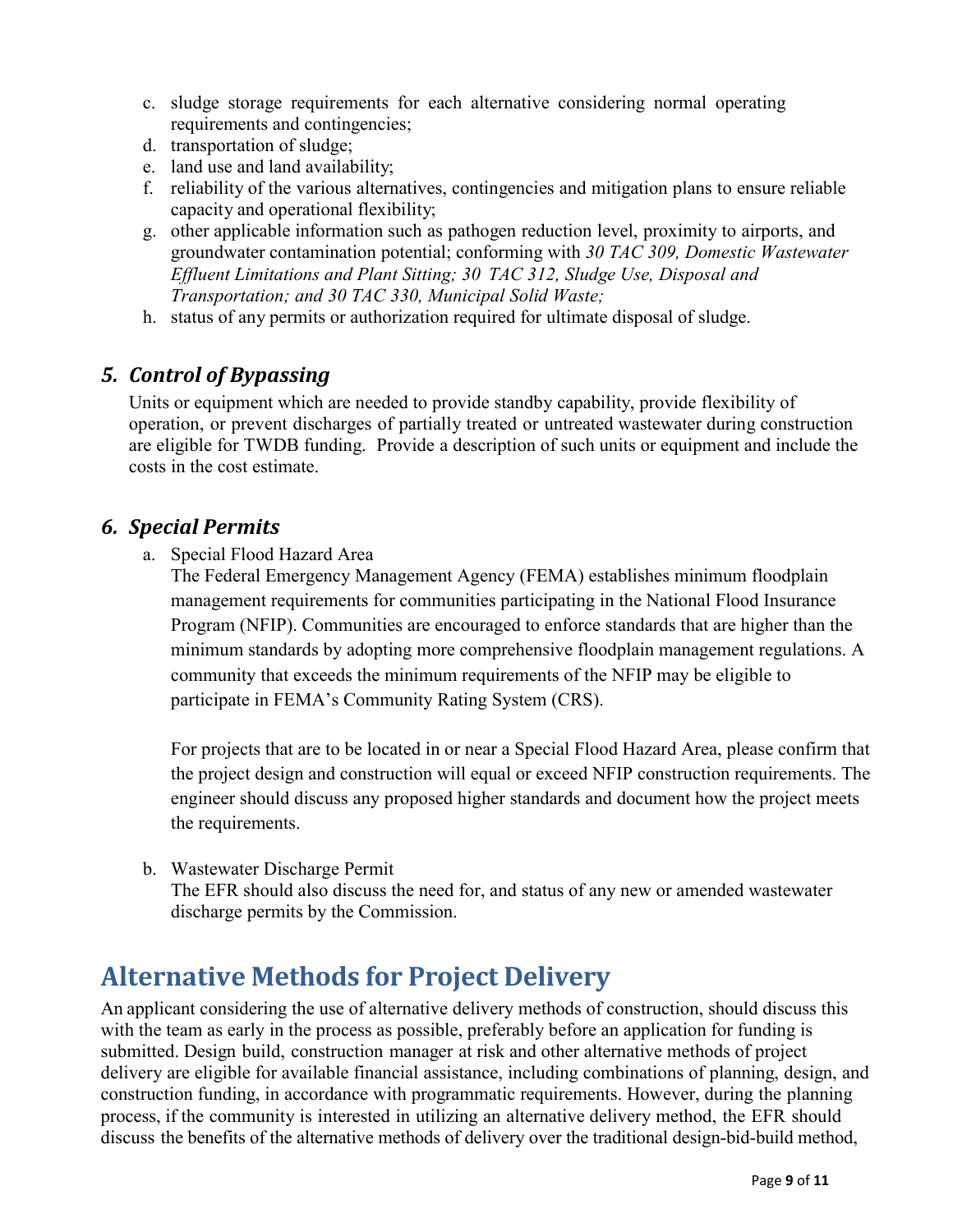and taking into account the size and complexity of the project as well as all programmatic requirements. For additional information on alternative delivery project requirements, see TWDB guidance regarding modifications of the type of financial assistance, review, approval, and release of funds processes (TWDB-0570)

# <span id="page-9-0"></span>**American Iron & Steel or U.S. Iron & Steel Requirements**

Federally funded projects must comply with the American Iron & Steel requirements as described in TWDB-1106. State funded projects must comply with the U.S. Iron & Steel requirements as described in TWDB-1105. Please provide a discussion of any known issues or special considerations that may affect the design or construction because of the applicable iron and steel requirements. In addition, include a discussion of any potential waivers that are being considered.

# <span id="page-9-1"></span>**Cost of the Project**

Provide the total project cost for each project or project phase. Include all sources of funding. The *Project Budget Form (TWDB-1201)* is available to complete or download online at: [http://www.twdb.texas.gov/financial/instructions/index.asp.](http://www.twdb.texas.gov/financial/instructions/index.asp) Enter TWDB-1201 (or the number 1201) in the search box found under **Finance and Construction Assistance Guidance and Forms Library**

| <b>PROJECT BUDGET - Entity Name</b>     |                                                |                                         |                                                |                       |                       |             |  |  |
|-----------------------------------------|------------------------------------------------|-----------------------------------------|------------------------------------------------|-----------------------|-----------------------|-------------|--|--|
| <b>Uses</b>                             | <b>TWDB</b><br><b>Funds</b><br><b>Series 1</b> | <b>TWDB</b><br><b>Funds</b><br>Series 2 | <b>TWDB</b><br><b>Funds</b><br><b>Series 3</b> | Total<br>TWDB<br>Cost | Other<br><b>Funds</b> | Total Costi |  |  |
| <b>Construction</b>                     |                                                |                                         |                                                |                       |                       |             |  |  |
| Construction                            | \$0                                            | \$0                                     | \$0                                            | \$0                   | \$0                   | \$0         |  |  |
| <b>Subtotal Construction</b>            | \$0                                            | \$0                                     | \$0                                            | \$0                   | \$0                   | \$0         |  |  |
| <b>Basic Engineering Fees</b>           |                                                |                                         |                                                |                       |                       |             |  |  |
| Planning +                              | \$0                                            | \$0                                     | \$0                                            | \$0                   | \$0                   | \$0         |  |  |
| Design                                  | \$0                                            | \$0                                     | \$0                                            | \$0                   | \$0                   | \$0         |  |  |
| Construction Engineering                | \$0                                            | \$0                                     | \$0                                            | \$0                   | \$0                   | \$0         |  |  |
| <b>Basic Engineering Other</b><br>$+ +$ | \$0                                            | \$0                                     | \$0                                            | \$0                   | \$0                   | \$0         |  |  |
| <b>Subtotal Basic Engineering</b>       |                                                |                                         |                                                |                       |                       |             |  |  |
| Fees                                    | \$0                                            | \$0                                     | \$0                                            | \$0                   | \$0                   | \$0         |  |  |
| <b>Special Services</b>                 |                                                |                                         |                                                |                       |                       |             |  |  |
| Application                             | \$0                                            | \$0                                     | \$0.                                           | \$0                   | \$0                   | \$0         |  |  |
| Environmental                           | \$0                                            | \$0                                     | \$0                                            | \$0                   | \$0                   | \$0         |  |  |
| Water Conservation Plan                 | \$0                                            | \$0                                     | \$0                                            | \$0                   | \$0                   | \$0.        |  |  |

# <span id="page-9-2"></span>**Project Schedule**

Include a detailed project schedule with timelines for each phase of the project (as applicable). The projected target dates should include, but are not limited to the following:

- 1. requested loan closing date
- 2. completion of planning activities (EFR approval)
- 3. submit plans and specifications for TWDB approval
- 4. advertise for bids on contract(s)
- 5. open bids and contingently execute contract(s)